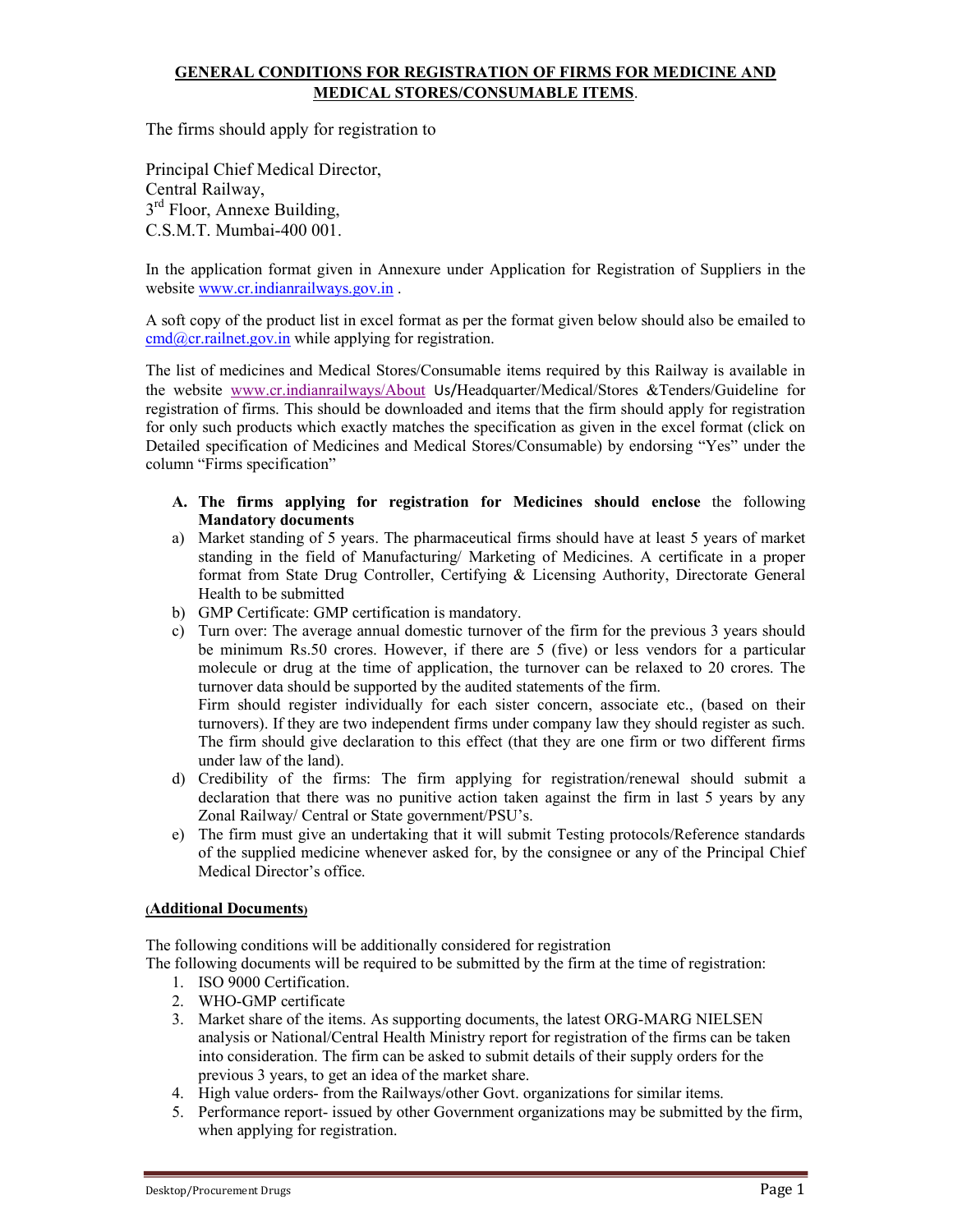- B. The firms applying for registration for Medical stores/Consumable should enclosed
- a) ISO, BIS, CE, FDA or equivalent certificates, if available for the products desired to be registered.
- b) The average annual domestic turnover of the firm for the previous 3 years should be minimum Rs.50 lakhs to be supported by the audited statements of the firm.
- c) Copies of a valid authorization letter issued by the original manufacturing company.

| $\mathbf{C}$ . I difficult to be fined up for the products applied for. |                                      |                                               |               |              |              |                        |
|-------------------------------------------------------------------------|--------------------------------------|-----------------------------------------------|---------------|--------------|--------------|------------------------|
|                                                                         | $Sr.No.$ Item Code (as Railway's     |                                               | Firm's        | <b>Brand</b> |              | Name of the Address of |
|                                                                         | given in our Description<br>website) | Specification<br>of the item.<br>(as given in | specification | Name         | manufacturer | the<br>manufacturer    |
|                                                                         |                                      | our website)                                  |               |              |              |                        |
|                                                                         |                                      |                                               |               |              |              |                        |
|                                                                         |                                      |                                               |               |              |              |                        |
|                                                                         |                                      |                                               |               |              |              |                        |

## C. Format to be filled up for the products applied for:

Date:

 (Signature of the Authorized Official) Name of the Authorised Official Name of the firm.

Name of the person to be contacted: Designation: Email Id: Mobile No. Address.

The firms may please note that the Address/Email ID/Mobile no. mentioned above are very important as all our future correspondence will be made to this address. Hence, the firm should take extra care while filling up this column.

Note: 1. Application registration fee for supply medicines is Rs.50,000/- valid for 3 yrs and for Medical stores/consumable is Rs. 5,000/- to be paid only after communication of PCMD's approval by this office.

 2. If the firm is applying for renewal, a renewal fee for medicine is Rs.50,000/- to be paid for 3 yrs and for Medical stores/consumable is Rs. 5,000/- for 3 yrs period.

The firm should also enclose the following declaration format signed by the Authorized Signatory.

## I/We hereby declare that

- 1. I/We do hereby declare that the there is 'No Major Punitive Action taken/ Contemplated against our firm by any Zonal Railways/Central Government/State Government' and if the information provided is found wrong, my/our firm can be delisted for three years all over Indian Railway.
- 2. I/We do hereby declare that the, I/We agree for inspection to be carried by your Officials for the all Manufacturing units located in the jurisdiction of Railways for the products Marketed by our firm before confirmation of Registration.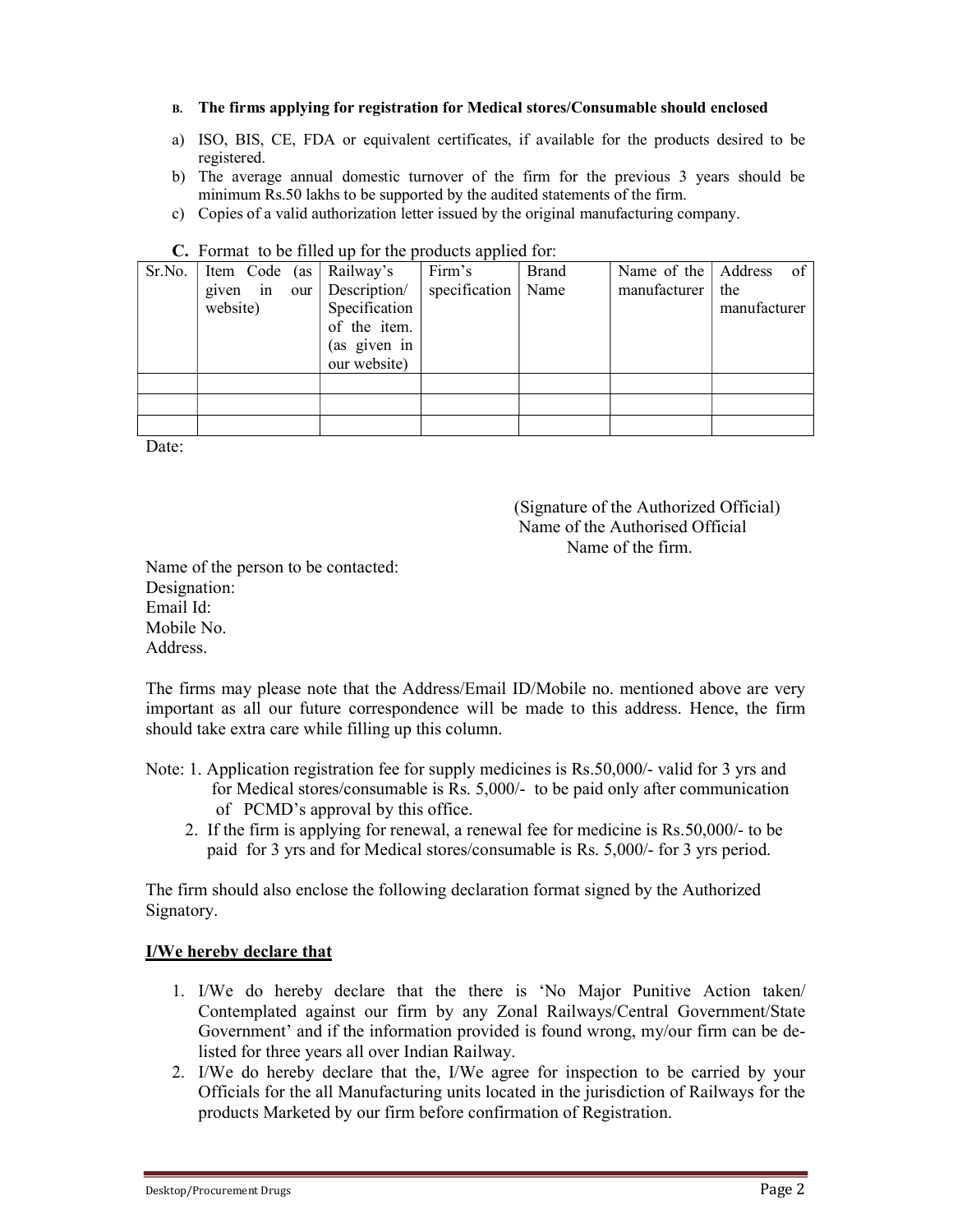- 3. I/We do hereby declare that the I/We agree to the all Tender Conditions of Medical Department of Central Railway as amended till date and that the final decision of registration of the firm lies with your Railways.
- 4. I/We do hereby confirm that, all future changes in the constitution or working of the firm, affecting the accuracy of the information now given would be promptly communicated to your office.
- 5. I/We do hereby declare that the entries made in this application form are true to the best of my/our knowledge and also that we shall be bound by the acts of my/our duly constituted attorney.
- 6. I/We do hereby declare to pay the DD as Registration fees of Rs. for three years (To be paid after approval of registration is communicated).
- 7. I/We do hereby declare that we will not resort to anti competitive behavior (including desisting from cartel formation) in dealing with different units of Indian Railways. In case Indian Railways observes that we are resorting to anti-competitive behavior, we can be delisted from the list of registered vendors from Indian Railways.
- 8. I/We are always aware that if in any tender to Railways, we are suspected to be in cartel with other firms, our offer will be liable to be ignored for placement of order. We are aware that the decision of Railway administration will be final and binding. We are aware that cases of suspected cartel formation may also be reported by Railways to THE COMPETITION COMMISSION OF INDIA (CCI), New Delhi.

Signature of the Authorized Official.

NOTE: - The Competent Authority may decide to get the firms inspected as and when required, prior to registration.